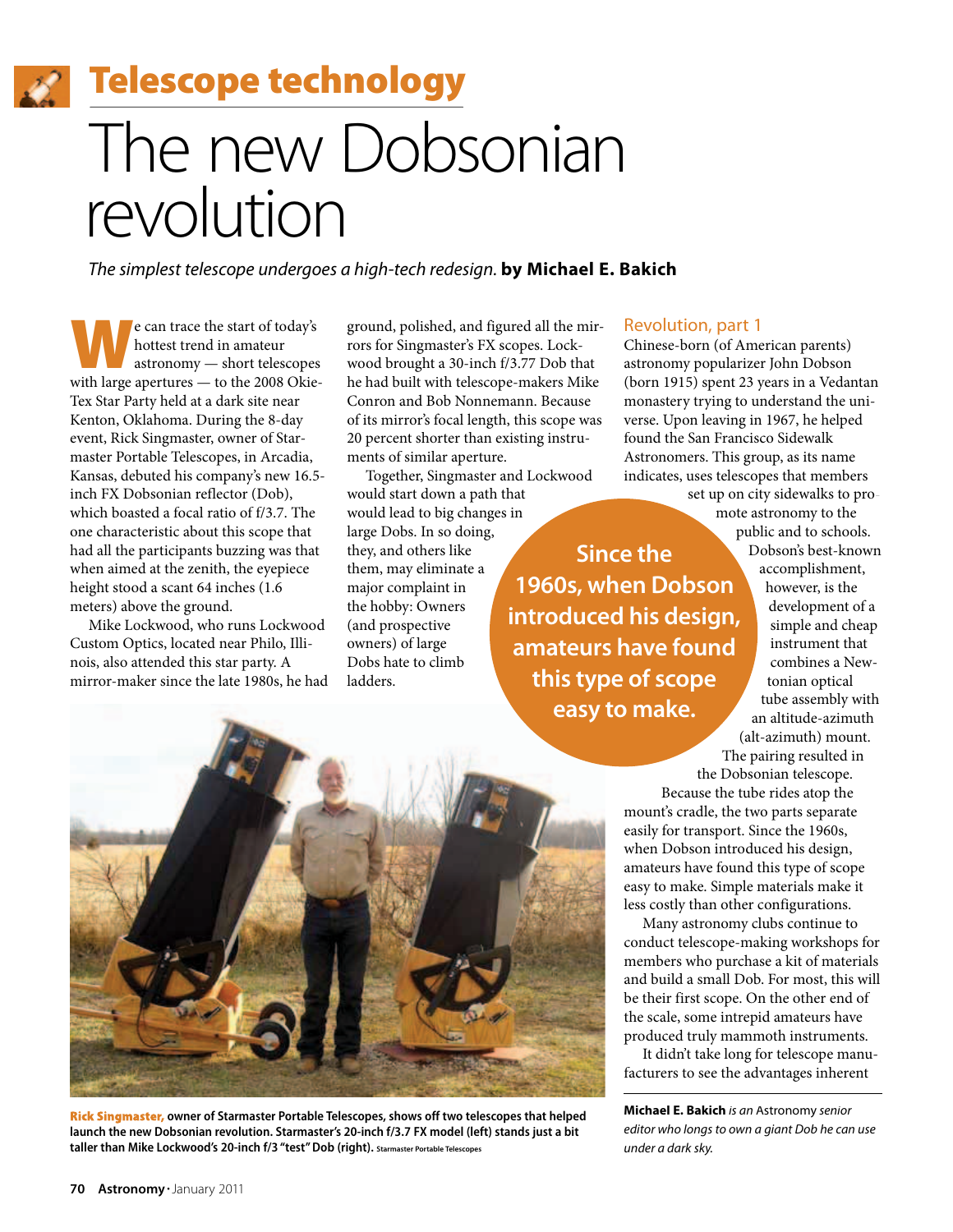

Star parties **like the 2009 Chiefland Star Party in Florida often feature numerous big Dobs. From left to right in this picture are five Starmaster models: a 30-inch f/3.7 FX, a 20-inch f/3.7 FX, a 28-inch f/3.6 FX, a 30-inch f/3.3 SFX, and a 16.5-inch f/3.7 FX. John VeDepo**

in the design. Models with apertures of 6 and 8 inches began to appear in the late 1970s. In 1980, Coulter Optical in California became the first to mass-produce large Dobsonian telescopes. The company turned many amateurs into big-Dob users with its Odyssey 13.1-inch and 17.5-inch models.

Today's advanced Dobs include computerized alt-azimuth drives, which will locate any of the thousands of celestial objects in their databases and keep them centered in the eyepiece. Such drives alone don't work for long-exposure astroimaging, however, because the field of view rotates as the drive tracks the object across the sky. Prospective astrophotographers can remedy this with a device called a field derotator. Otherwise, they must keep their exposures short.

In the current market, big Dobs have become popular enough to excite manufacturers with potential sales. Orion Telescopes and Binoculars, for example, recently announced its line of Monster Dobsonian Telescopes. Customers can choose among apertures of 36, 40, and even a colossal 50 inches.



Lockwood Custom Optics, **located near Philo, Illinois, currently has four mirror-grinding machines with mirror-figuring capacities of 14, 22, 34, and 60 inches. Lockwood Custom Optics**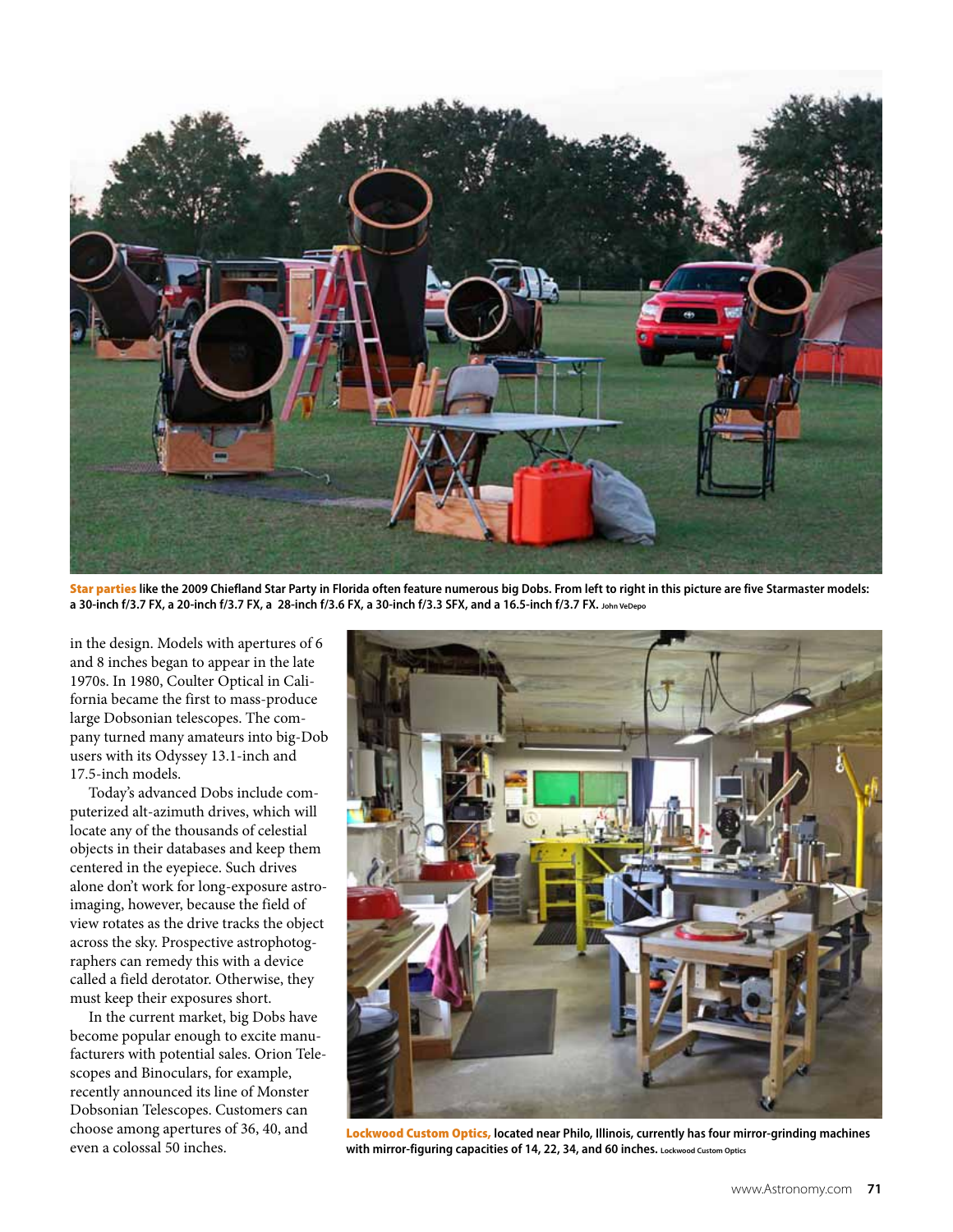

Al Nagler, **CEO of Tele Vue Optics, mans the Tele Vue booth with his wife, Judi, at the 2005 Photo Marketing Association convention in Orlando, Florida. Michael E. Bakich**

## Further development

While at the Okie-Tex Star Party, Singmaster and Lockwood discussed the feasibility of creating telescopes having mirrors of even shorter focal ratios. At the time, Lockwood owned a 20-inch mirror blank, which he figured to f/3 in late 2008. By year's end, the mirror had received its aluminum coating, and Singmaster installed it in a newly completed telescope built just for it.

Side-by-side tests with a Starmaster 20-inch FX f/3.7 scope showed that the images the f/3 mirror produced were nearly indistinguishable from the longerfocal-length instrument. And Lockwood discovered unexpected benefits. The new mirror was only 1¼" thick, so it cooled more quickly than the 1.6"-thick glass in the FX model. It weighed less, too, so the scope was easier to transport. "Also," he





The 13mm Tele Vue Ethos **eyepiece was the first to feature a 100° apparent field of view. Such a design provides spectacular vistas of celestial objects through short-focal-ratio Dobs, but it also will reveal any optical defects.**

The Paracorr Type 2 **is a coma corrector developed by Tele Vue Optics. Its dual function lets a user position all Tele Vue eyepieces for optimum performance. The optical assembly is removable for use in an imaging system.**

says, "the telescope was a more rigid assembly because the struts were shorter." Struts are the poles that connect the boxes holding the primary and secondary mirror assemblies in Dobs.

Lockwood then addressed the main thing driving the demand for the new Dobs: "People are tired of ladders," he says. "Shorter scopes give you more opportunities to observe seated, and you see more detail when you're comfortable."

## Achieving top performance

The reason most manufacturers waited 4 decades after Dobson introduced his telescope to incorporate fast mirrors involves the optical properties of the primary mirror used in a Newtonian telescope.

"For all Newtonian mirrors faster than f/12, opticians must alter the curve slightly from the shape of a sphere to that of a parabola," says Al Nagler, founder and CEO of Tele Vue Optics, located in Chester, New York. "However, this introduces an off-axis aberration called coma, so named because stars outside the center of the field of view increasingly look like comets." Coma gets worse as the true field gets larger and as the mirror's focal ratio gets faster.

Until the development of Nagler eyepieces, another aberration — eyepiece astigmatism — generally masked coma. So in 1989, Al Nagler developed the Paracorr coma corrector. "We weren't the first to create a coma corrector. Professional observatories had used them for years," Nagler says. Tele Vue's model was, however, the first and most popular such device available to amateur astronomers. Nagler explains that coma becomes bothersome to most people when the mirror has a focal ratio of f/5 or faster.

A general way of looking at how the Paracorr performs is to compare the size of a star image as it approaches the edge of the field of view with and without the device in a scope with an f/4.5 mirror. "With the Paracorr, the star becomes 6 times smaller, which means the image intensity increases by 36 times," Nagler says. "So, for example, coma may cause the faintest stars of a globular cluster to become invisible, but if those faint stars are 6 times sharper, or have 36 times the image intensity, they become visible."

With a coma corrector, you also have the potential of the same performance at